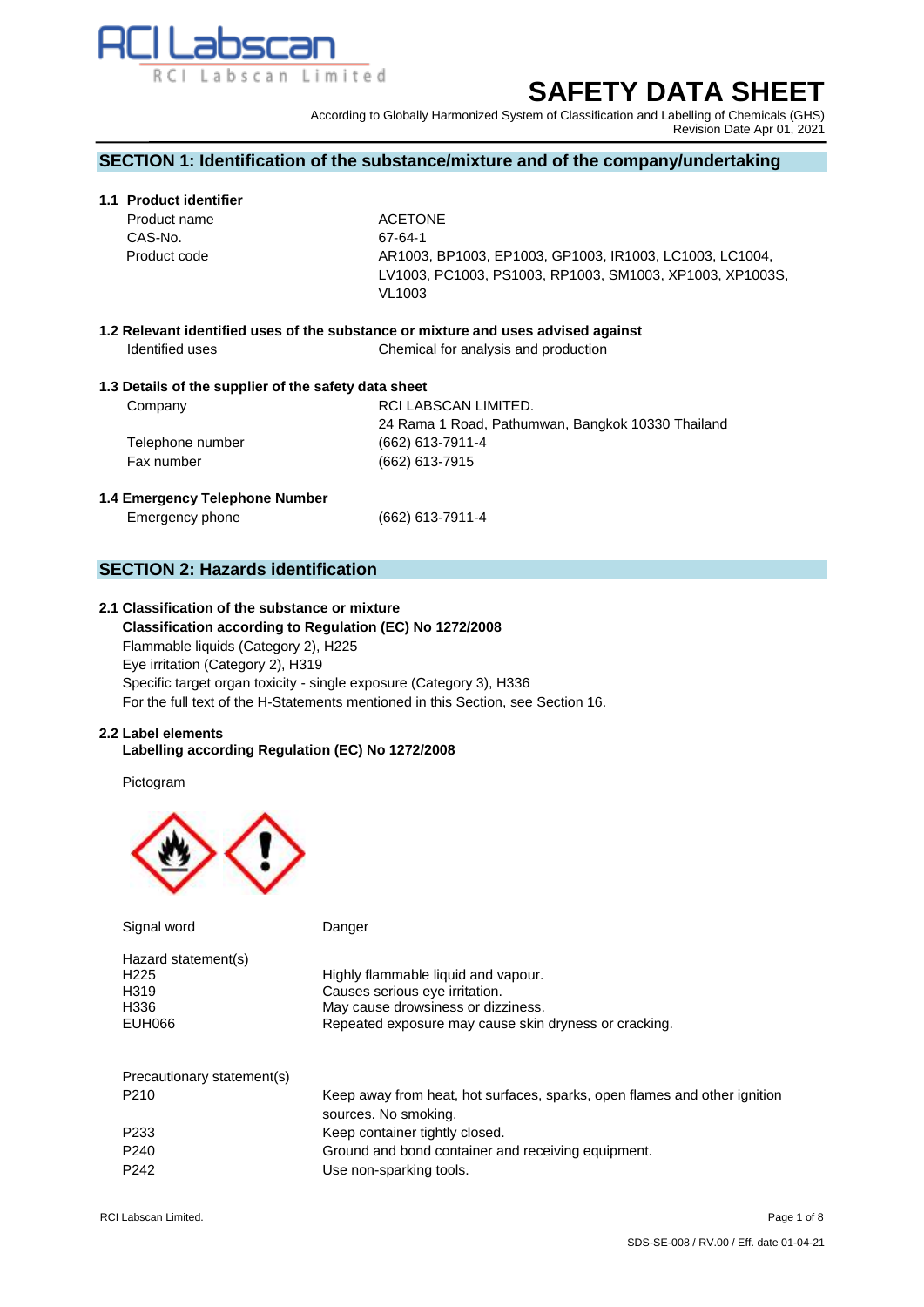| $P403 + P235$<br>P405 | Store in a well-ventilated place. Keep cool.<br>Store locked up.                                      |
|-----------------------|-------------------------------------------------------------------------------------------------------|
| P337 + P317           | If eye irritation persists: Get medical help.                                                         |
| P319                  | lenses, if present and easy to do. Continue rinsing.<br>Get medical help if you feel unwell.          |
| $P305 + P351 + P338$  | IF IN EYES: Rinse cautiously with water for several minutes. Remove contact                           |
| $P304 + P340$         | with water [or shower].<br>IF INHALED: Remove person to fresh air and keep comfortable for breathing. |
| $P303 + P361 + P353$  | IF ON SKIN (or hair): Take off immediately all contaminated clothing. Rinse skin                      |
| P <sub>280</sub>      | Wear protective gloves/protective clothing/eye protection/face protection.                            |
| P <sub>271</sub>      | Use only outdoors or in a well-ventilated area.                                                       |
| P <sub>264</sub>      | Wash hand thoroughly after handling.                                                                  |
| P <sub>261</sub>      | Avoid breathing fume/gas/mist/vapours/spray.                                                          |
| P <sub>243</sub>      | Take action to prevent static discharges.                                                             |

# **SECTION 3: Composition/information on ingredients**

| 3.1 Substances<br>Synonyms | 2-Propanone, Dimethyl ketone, β-Keto-propane |              |                                   |                  |            |
|----------------------------|----------------------------------------------|--------------|-----------------------------------|------------------|------------|
| CAS-No                     | EC-No                                        | EC-Index-No  | Formula                           | Molecular Weight | Weight %   |
| 67-64-1                    | 200-662-2                                    | 606-001-00-8 | CH <sub>3</sub> COCH <sub>3</sub> | 58.08 g/mol      | $\leq$ 100 |

# **Hazardous ingredients according to Regulation (EC) No 1272/2008**

|                | <b>Component</b>         | <b>Concentration</b><br><b>Classification</b> |                                                            |
|----------------|--------------------------|-----------------------------------------------|------------------------------------------------------------|
| <b>Acetone</b> |                          |                                               |                                                            |
| CAS-No         | 67-64-1                  | $\leq$ 100%                                   | Flammable liquids (Category 2), H225                       |
| EC-No          | 200-662-2                |                                               | Eye irritation (Category 2), H319                          |
|                | EC-Index-No 606-001-00-8 |                                               | Specific target organ toxicity - single exposure (Category |
|                |                          |                                               | 3), H336                                                   |

For the full text of the H-Statements mentioned in this Section, see Section 16

# **SECTION 4: First aid measures**

## **4.1 Description of first aid measures**

| General advice<br><b>Inhalation</b> | Show this safety data sheet to the doctor in attendance.<br>Move to fresh air in case of accidental inhalation of vapors. Keep patient warm. In case of<br>shortness of breath, give oxygen. Apply artificial respiration only if patient is not breathing<br>or under medical supervision. No artificial aspiration mouth to mouth or mouth to nose.<br>Use suitable instruments/apparatus. |
|-------------------------------------|----------------------------------------------------------------------------------------------------------------------------------------------------------------------------------------------------------------------------------------------------------------------------------------------------------------------------------------------------------------------------------------------|
| Skin contact                        | Remove contaminated clothing and wash affected skin with soap and water. Obtain<br>medical attention. If signs of poisoning appear, treat as for inhalation. Wash contaminated<br>clothing before reuse. Contaminated combustible material, e.g. clothing ignites more<br>readily and burns fiercely.                                                                                        |
| Eye contact                         | If the substance has got into the eyes, immediately wash out with plenty of water at least<br>15 minutes. Obtain medical attention.                                                                                                                                                                                                                                                          |
| Ingestion                           | Rinse mouth. Do not induce vomiting. Keep patient warm. In case of shortness of breath,<br>give oxygen. Apply artificial respiration only if patient is not breathing or under medical<br>supervision. No artificial aspiration mouth to mouth or mouth to nose. Use suitable<br>instruments/apparatus. Obtain medical attention. Never give anything by mouth to an<br>unconscious person.  |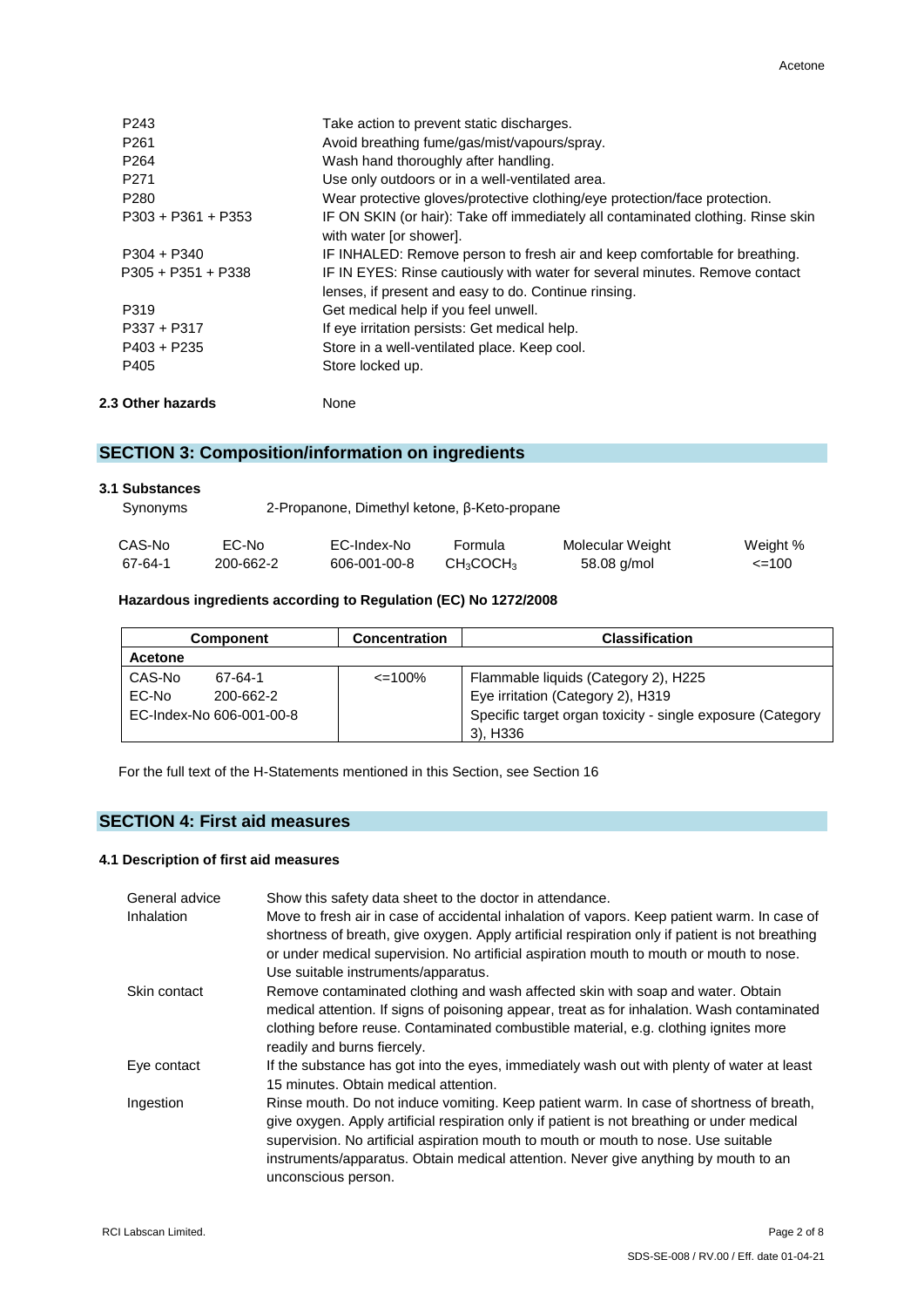#### **4.2 Most important symptoms and effects, both acute and delayed**

The most important known symptoms and effects are described in section 2.2 and section 11.

## **4.3 Indication of any immediate medical attention and special treatment needed**

 After swallowing: immediately make victim drink plenty of water. Subsequently administer: Activate charcoal 20-40 g in 10% slurry. Laxative: Sodium Sulfate 1 tablespoon/250 ml of water. No milk, No castor oil, No alcohol. Indications for the doctor: Gastric lavage.

## **SECTION 5: Firefighting measures**

## **5.1 Extinguishing media**

**Suitable extinguishing media**

Extinguish with carbon dioxide, dry chemical, foam or water spray. In the event of fire, cool tanks with water spray.

#### **5.2 Special hazards arising from the substance or mixture**

Vapors may form explosive mixture with air at ambient temperature. Flash back possible over considerable distance.

#### **5.3 Advice for firefighters**

Wear self-contained breathing apparatus and protective suit.

## **5.4 Further information**

 Standard procedure for chemical fires. Take measures to prevent electrostatic charging. Prevent firefighting water from entering surface water or groundwater.

# **SECTION 6: Accidental release measures**

#### **6.1 Personal precautions, protective equipment and emergency procedures**

Evacuate personnel to safe areas. Do not breathe vapors or spray mist. Remove all sources of ignition. Wear a positive-pressure supplied-air respirator, flame retardant antistatic protective clothing. Shut off leaks if without risk. Keep people away from and upwind of spill/leak.

#### **6.2 Environmental precautions**

Contain or absorb leaking liquid with sand or earth, consults an expert. Prevent liquid entering sewers, basements and workpits. If substance has entered a water course or sewer or contaminated soil, advise police.

#### **6.3 Methods and materials for containment and cleaning up**

Spillage: May react with combustible substances creating fire or explosion hazard and formation of toxic fumes. Take necessary action to avoid static electricity discharge (which might cause ignition of organic vapors). Soak up with inert absorbent material (e.g. sand, silica gel or chemical absorbent pads). Prevent liquid entering sewers, basements and workpits; vapor may create explosive atmosphere. Transfer to covered steel drums. Dispose of promptly.

## **6.4 Reference to other sections**

For disposal see **Section 13**.

## **SECTION 7: Handling and storage**

#### **7.1 Precautions for safe handling**

Keep container tightly closed. Take necessary action to avoid static electricity discharge (which might cause ignition of organic vapors). Use only in area provided with appropriate exhaust ventilation. Do not breathe vapors or spray mist. Avoid contact with skin, eyes and clothing. Do not empty into drains.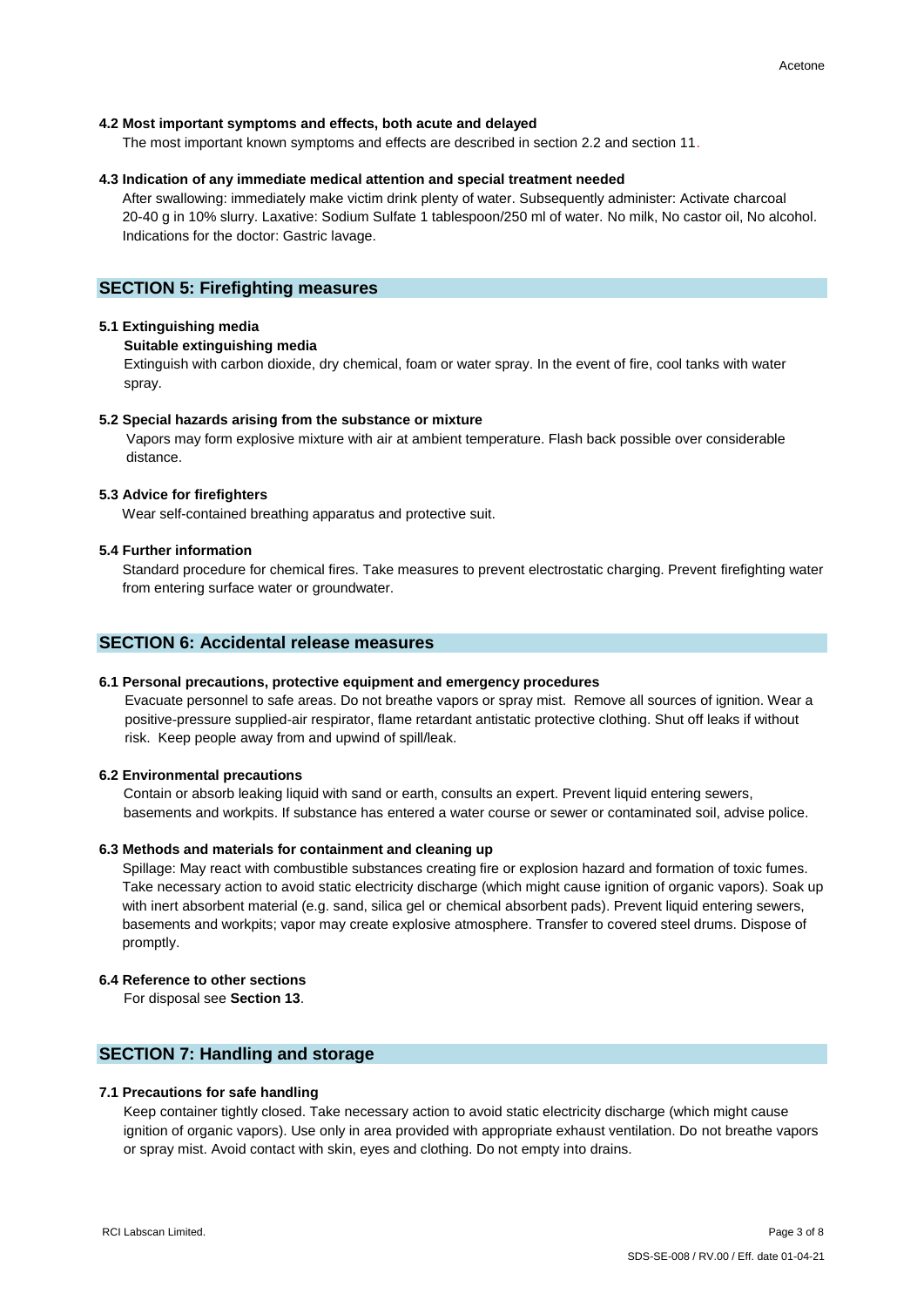#### **7.2 Conditions for safe storage, including any incompatibilities**

Keep tightly closed in a dry, cool and well-ventilated place. Keep away from heat and sources of ignition. Keep out of direct sunlight and away from incompatible materials. Store in original container. Electrical equipment should be protected to the appropriate standard.

#### **7.3 Specific end use(s)**

Apart from the uses mentioned in section 1.2 no other specific uses are stipulated.

## **SECTION 8: Exposure controls/personal protection**

#### **8.1 Control parameters**

**Derived No Effect Level (DNEL)** 

| <b>Application Area</b> | <b>Health Effects</b>      | <b>Exposure</b> | <b>Value</b> |
|-------------------------|----------------------------|-----------------|--------------|
| Worker                  | Acute Local effects        | Inhalation      | 2420 mg      |
| Worker                  | Long-term Systemic effects | Inhalation      | 1210 mg      |
| Worker                  | Long-term Systemic effects | Skin contact    | 186 mg/      |
| Consumer                | Long-term Systemic effects | Skin contact    | $62$ mg/k    |
| Consumer                | Long-term Systemic effects | Inhalation      | 200 mg/      |
| Consumer                | Long-term Systemic effects | Ingestion       | $62$ mg/k    |

#### **Predicted No Effect Concentration (PNEC)**

| Compartment            | Value       |
|------------------------|-------------|
| Fresh water            | 10.6 mg/l   |
| Fresh water sediment   | 30.4 mg/kg  |
| Marine water           | $1.06$ mg/l |
| Marine sediment        | 3.04 mg/kg  |
| Sewage treatment plant | 100 mg/l    |
| Soil                   | 29.5 mg/kg  |

nhalation 2420 mg/m<sup>3</sup>  $n$ halation  $1210$  mg/m<sup>3</sup> Skin contact 186 mg/kg Body weight Skin contact 62 mg/kg Body weight  $n$ halation 200 mg/m<sup>3</sup> ngestion 62 mg/kg Body weight

#### **8.2 Exposure controls**

#### **Appropriate engineering controls**

The product should only be used in areas from which all naked lights and other sources of ignition have been excluded. Ventilation hoods and fans required when working with organic solvents or in hot melt applications.

## **Individual protection measures (Personal protective equipment, PPE)**

#### **Eye/face protection**

Goggles giving complete protection to eyes.

#### **Skin protection**

 Chemical resistant apron / flame retardant antistatic protective clothing, heavy duty work shoes. Handle with gloves

- Full contact wears gloves from butyl rubber material.
- Splash contact wears gloves from natural rubber material.

 The select protective gloves have to satisfy the specifications of EU Directive 89/686 EEC and standard EN 374 derived from it.

#### **Respiratory protection**

In case of insufficient ventilation, wear suitable respiratory equipment. Required when vapor/aerosols are generated filter AX (EN 371).

#### **Environmental exposure controls**

Prevent liquid entering sewers, basements and workpits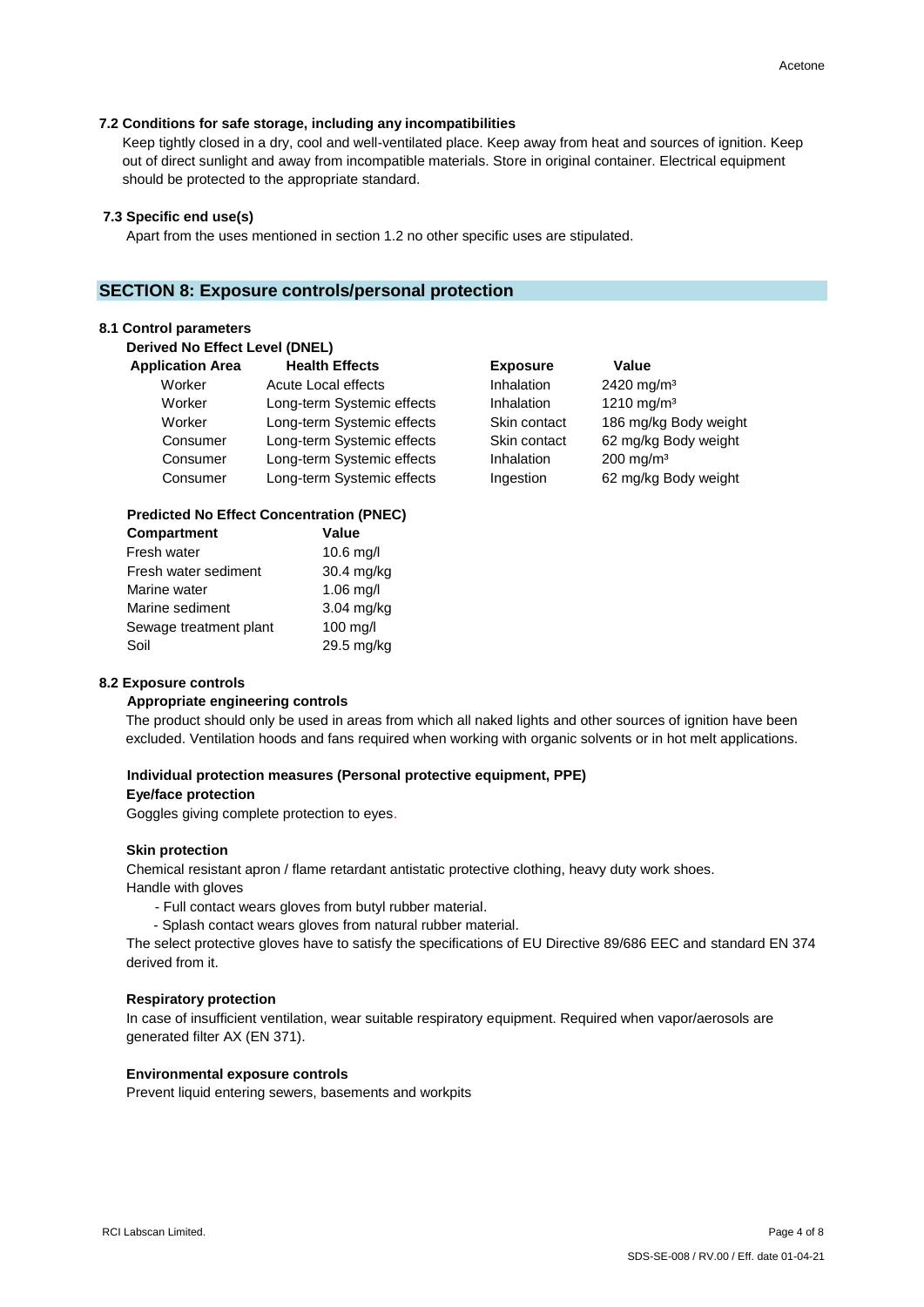## **SECTION 9: Physical and chemical properties**

#### **9.1 Information on basic physical and chemical properties**

| Appearance: Form                        | Liquid                                                   |
|-----------------------------------------|----------------------------------------------------------|
| : Color                                 | Colorless                                                |
| Odor                                    | Characteristic                                           |
| <b>Odor Threshold</b>                   | Not Available                                            |
| рH                                      | 5 - 6 at 395g/l H <sub>2</sub> O                         |
| Melting point/range                     | $-95.4^{\circ}$ C                                        |
| Boiling point/range                     | $56.2^{\circ}$ C                                         |
| Flash point                             | -20°C (closed cup)                                       |
| Evaporation rate                        | Not Available                                            |
| Flammability (solid, gas)               | Not Available                                            |
| Explosion limits: lower                 | 2.6 %(V)                                                 |
| upper                                   | 13 %(V)                                                  |
| Vapor Pressure                          | 233 hPa at 20 °C                                         |
| Relative vapor density                  | 2.01                                                     |
| Density                                 | 0.790 g/ml at $20^{\circ}$ C                             |
| Water solubility                        | Soluble at 20°C                                          |
| Partition coefficient (n-octanol/water) | log Pow: 0.24                                            |
| Auto-Ignition temperature               | $465$ °C                                                 |
| Decomposition Temperature               | Not Available                                            |
| Viscosity                               | $0.33$ mPa.s at $20^{\circ}$ C                           |
| Explosive properties                    | Not Explosive                                            |
| Oxidizing properties                    | The substance or mixture is not classified as oxidizing. |
|                                         |                                                          |

# **SECTION 10: Stability and reactivity**

#### **10.1 Reactivity**

Light-sensitive; sensitive to air, solvent.

#### **10.2 Chemical stability**

Stable under recommended storage conditions.

## **10.3 Possibility of hazardous reactions**

Risk of explosion in contact with hydrogen peroxide, strong oxidizing agents, bromine trifluoride, difluorine dioxide, 2-methyl-1,3-butadiene ( isoprene), nitromethane, nitrosyl chloride (catalyst), nitrosyl perchlorate, peroxo monosulfuric acid.

The substance can react dangerously with alkali hydroxide, bromine, fluorine, sodium, strong oxidizing agents, strong reducing agents, nitric acid, chromosulfuric acid, chromium trioxide, chromyl chloride, ethanolamine, potassium tert- butoxide, phosphorus oxychloride, sulfur dichloride.

#### **10.4 Conditions to avoid**

Heat, flames and sparks.

#### **10.5 Incompatible materials**

 Alkali hydroxides, halogen compounds, strong oxidizing agent, peroxi compounds, halogen oxide, alkali metals, nitrosyl compounds, metals, ethanolamine, activated charcoal, chromosulfuric acid, chromy chloride, fluorine, strong reducing agent.

Unsuitable working materials are various plastics, rubber.

## **10.6 Hazardous decomposition products**

Carbon monoxides, Carbon dioxides (Hazardous decomposition products from under fire condition).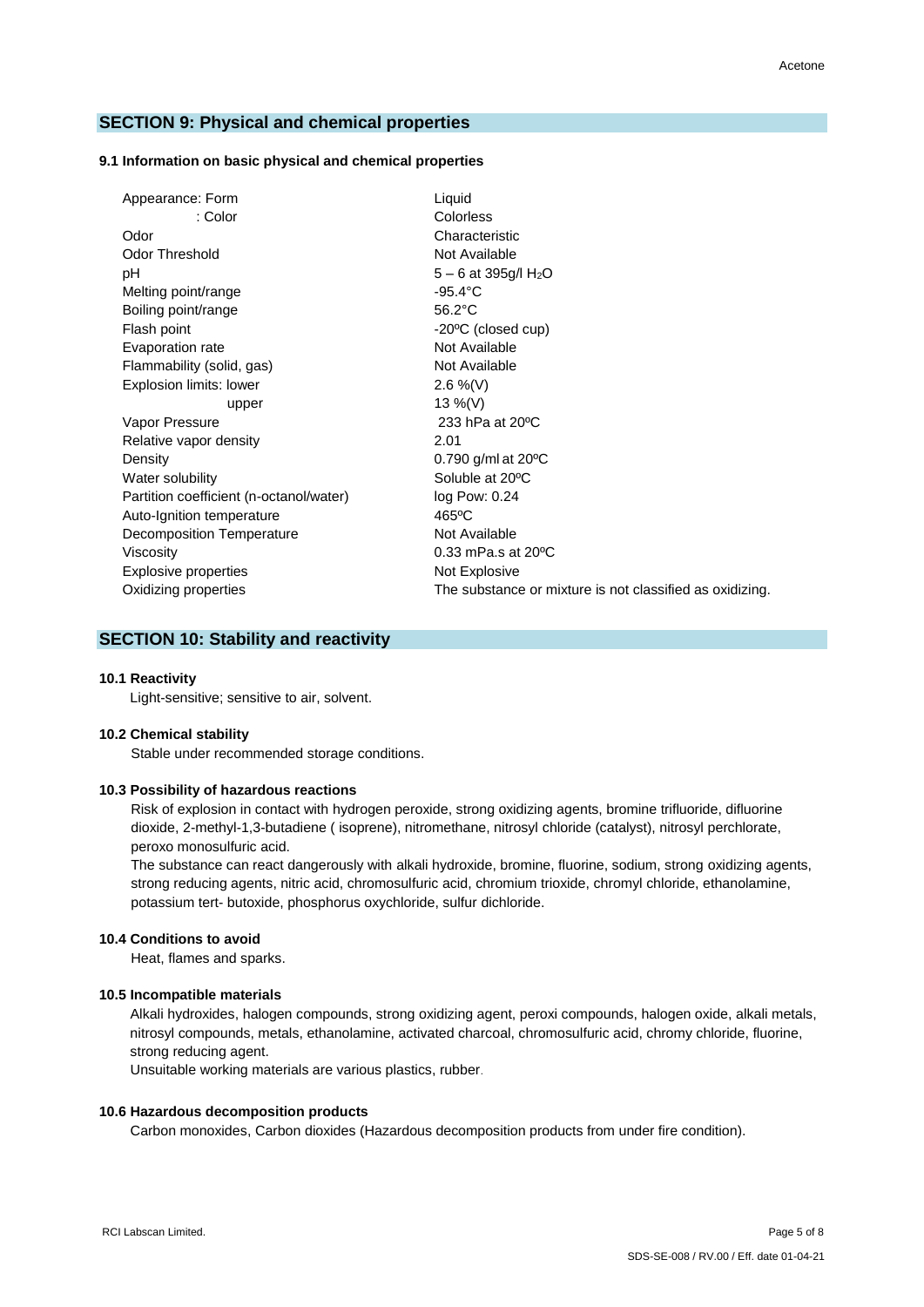## **SECTION 11: Toxicological information**

#### **11.1 Information on toxicological effects**

**Acute toxicity**

 LD<sup>50</sup> (oral, rat): 5800 mg/kg LD<sup>50</sup> (dermal, rabbit): 20000 mg/kg LC<sub>50</sub> (inhalation, rat): 76 mg/l/4 h

#### **Acute oral toxicity**

Symptoms: gastrointestinal complaints, headache, salivation, nausea, vomiting, dizziness, narcosis, coma.

## **Acute inhalation toxicity**

Absorption: mucosal irritations, drowsiness. In high dose; headache, salivation, nausea, vomiting.

#### **Skin corrosion/irritation**

Absorption: Slight irritations danger of skin.

## **Serious eye damage/eye irritation**

Irritations: Risk of corneal clouding

**Respiratory or skin sensitization** Dermatitis and sensitization of susceptible persons.

**Germ cell mutagenicity** Not Available

**Carcinogenicity** No carcinogenic in animal experiments.

#### **Reproductive toxicity**

No impairment of reproductive performance in animal experiments.

#### **Teratogenicity** Not Available

**Specific target organ toxicity (STOT) - single exposure**

May cause drowsiness or dizziness.

**Specific target organ toxicity (STOT) - repeated exposure** Not Available

## **Aspiration hazard**

Not Available

#### **Further information**

 After absorption: gastrointestinal complaints, headache, salivation, nausea, vomiting, dizziness, narcosis, coma, mucosal irritations, drowsiness.

## **SECTION 12: Ecological information**

## **12.1 Toxicity**

 and other aquatic invertebrates Toxicity to algae IC<sub>5</sub> M.aeruginosa: 530 mg/l/8d

 Toxicity to fish LC<sup>50</sup> Rainbow trout: 5540 mg/l /96h Toxicity to daphnia EC<sup>50</sup> Daphnia magna: 6100 mg/l /48h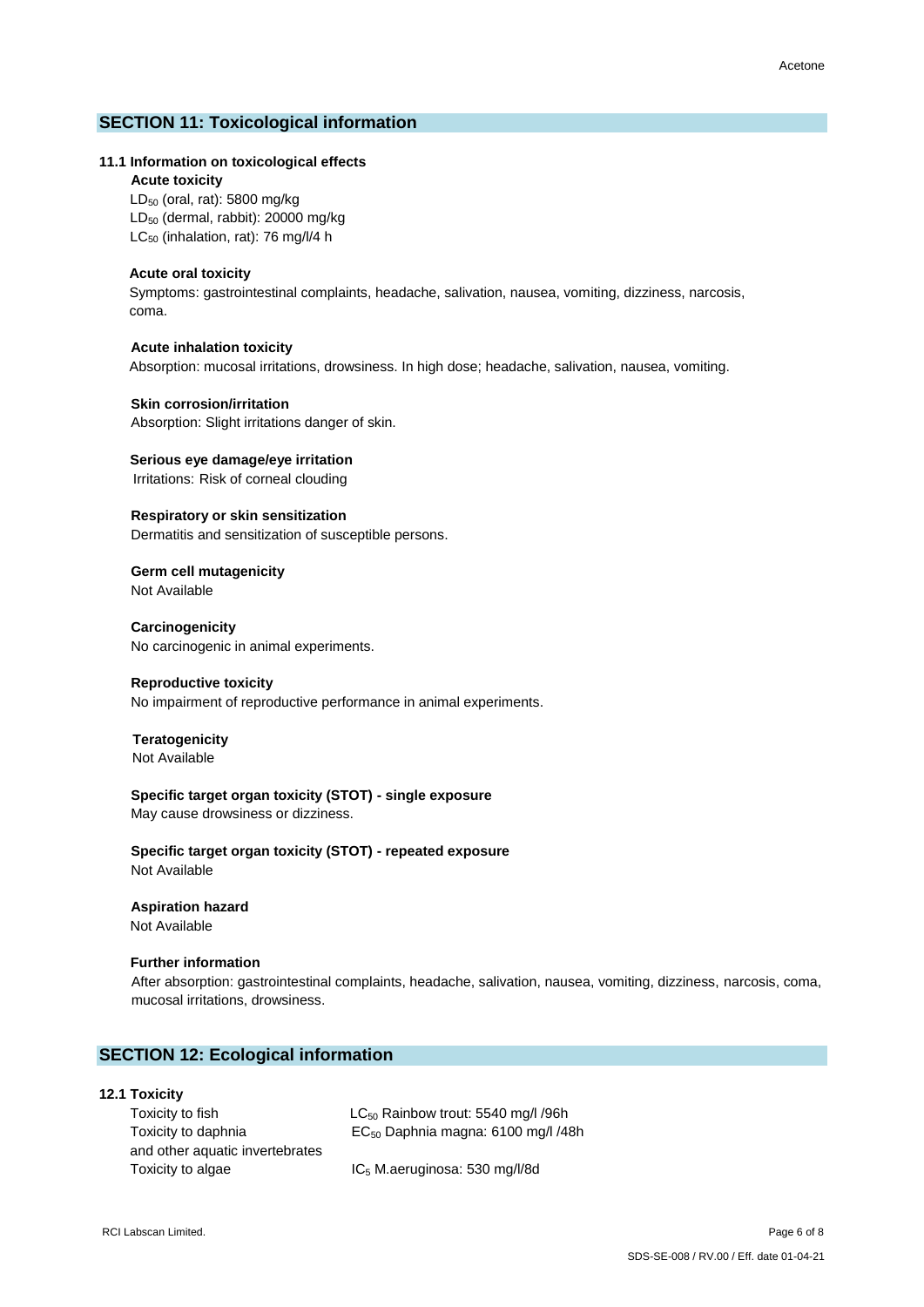Toxicity to bacteria  $EC_5$  Ps. Putida: 1700 mg/l /16d

# **12.2 Persistence and degradability**

Biodegradability 91%/28 d, Readily biodegradable, according to appropriate OECD test.

## **12.3 Bioaccumulative potential**

Partition coefficient (n-octanol/water) log Pow: 0.24

No bioaccumulation is to be expected (log P o/w <1)

#### **12.4 Mobility in soil**

Not Available

## **12.5 Other adverse effects**

Do not allow to enter waters, waste water or soil.

## **SECTION 13: Disposal considerations**

#### **13.1 Waste treatment methods**

## **Product**

 There are no uniform EC Regulations for the disposal of chemicals or residues. Chemical residues generally count as special waste. The disposal of the latter is regulated in the EC member countries through corresponding law and regulations. We recommend that you contact either the authorities in charge or approved waste disposal companies which will advise you on how to dispose of special waste or burn in a chemical incinerator equipped with an afterburner and scrubber but exert extra care in igniting as this material is highly flammable. Observe all federal, state, and local environmental regulations.

#### **Contaminated packaging**

 Disposal in compliance with official regulations. Handle contaminated packaging as hazardous waste in the same way of the substance itself. If not officially specified differently, non-contaminated packaging may be treated like household waste or recycled.

# **SECTION 14: Transport information**

| <b>Land Transport (ADR/RID)</b><br><b>UN Number</b><br>UN proper shipping name<br>Transport hazard class(es) | 1090<br><b>ACETONE</b><br>3 |
|--------------------------------------------------------------------------------------------------------------|-----------------------------|
| Packing group                                                                                                | Ш                           |
| Environmental hazards<br>Special precautions for user                                                        | No<br>Yes                   |
| Sea transport (IMDG)                                                                                         |                             |
| <b>UN Number</b>                                                                                             | 1090                        |
| UN proper shipping name                                                                                      | <b>ACETONE</b>              |
| Transport hazard class(es)                                                                                   | 3                           |
| Packing group                                                                                                | Ш                           |
| Marine pollutant                                                                                             | No                          |
| Special precautions for user                                                                                 | Yes                         |
| FmS                                                                                                          | F-F S-D                     |
| Air transport (IATA)                                                                                         |                             |
| <b>UN Number</b>                                                                                             | 1090                        |
| UN proper shipping name                                                                                      | <b>ACETONE</b>              |
| Transport hazard class(es)                                                                                   | 3                           |
| Packing group                                                                                                | Ш                           |
| Environmental hazards                                                                                        | No                          |
|                                                                                                              |                             |